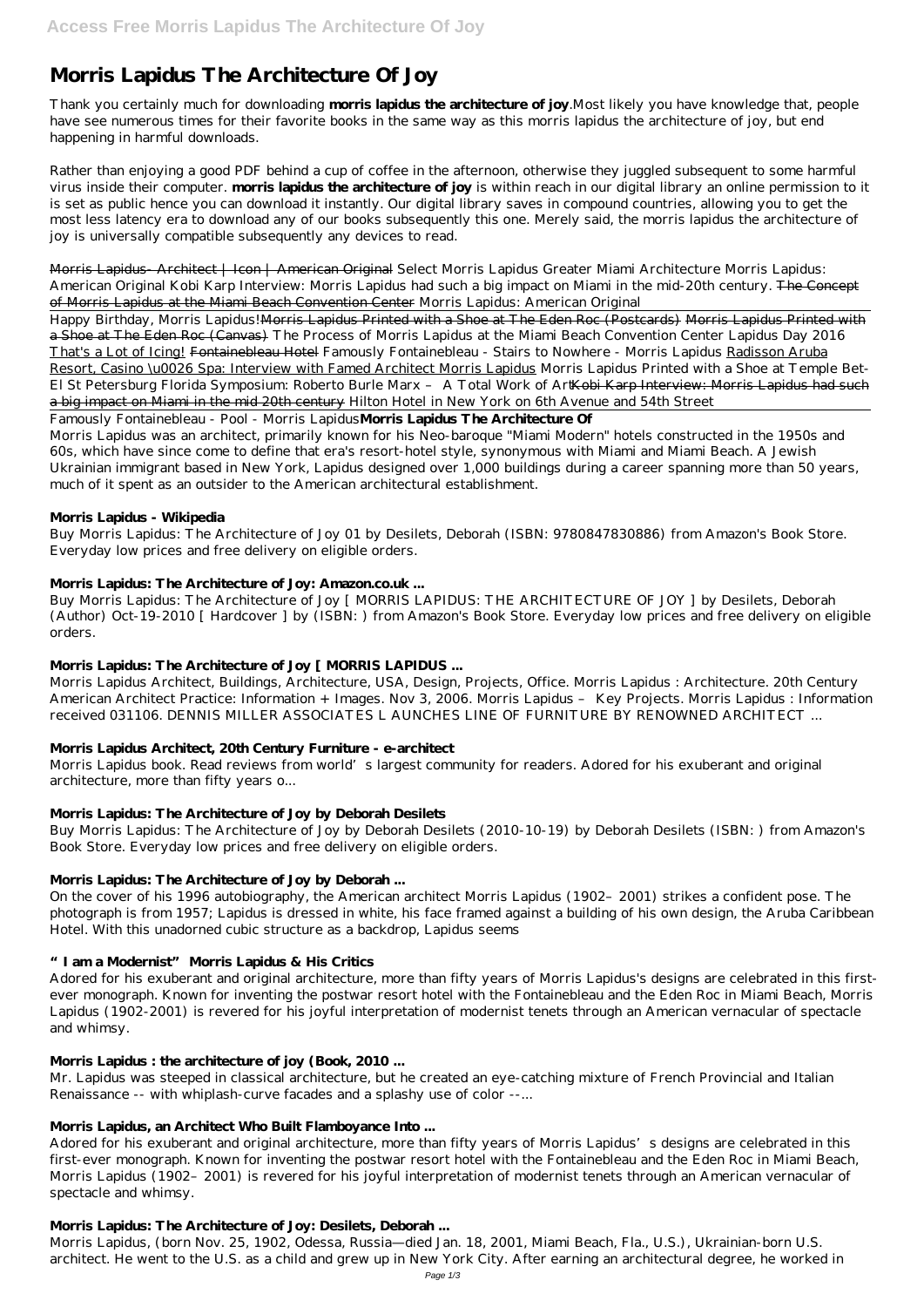New York architectural firms from 1928 to 1942. In 1942 Lapidus moved to Miami Beach, where he ran his own firm until 1986.

### **Morris Lapidus | American architect | Britannica**

Lapidus, who died in 2001 at age 98, was a quintessentially American architect whose buildings embody the right to "the pursuit of happiness" asserted by the Declaration of Independence.

# **Buildings That Jump Up And Bite – The Forward**

In his autobiography, An Architecture of Joy, Morris Lapidus describes how he developed the design for his second Miami Beach hotel, the Eden Roc, in 1955. Since Lapidus and his client, Harry Mufson, had both worked previously with the developer Ben Novack (now their competitor) on the Fontainebleau Hotel next door, the style of that hotel—something referred to by its client as "modern French provincial"—was definitely out.

### **New York Architecture Images- Morris Lapidus**

The "Morris" Eiber is referring to is Morris Lapidus, the designer most responsible for Miami's exuberant architecture in the 1950s and '60s, who was known for his Rococomeets–Le Corbusier style.

# **This Morris Lapidus-Designed Miami Home Is a Veritable ...**

Temple Menorah was expanded by Morris Lapidus in 1963 by adding the belvedere tower (aka "the cheese grater"), the vertical pilasters on north facade and modernist arches on west facade. Grand hotels did not constitute Lapidus' whole career and the "joyful architect" was also a master of utilitarian architecture.

# **Miami Architecture - Temple Menorah by Morris Lapidus ...**

When architect Morris Lapidus was designing the 50-story Americana hotel in New York City in 1960, he needed to save his client the half-a-million dollars it would take to stabilize the high building against wind pressure. Lapidus' solution was to bend the building so it would stand by itself, without support.

# **Too Much is Never Enough: Morris Lapidus' Postmodern ...**

Architect Morris Lapidus was best known for his glamorous Miami Beach hotels, the Fontainebleau and Eden Roc, and for saying "Too much is never enough." But he had one project that was his favorite: Miami Beach's Lincoln Road, one of the nation's first pedestrian malls.

# **Morris Lapidus- Architect | Icon | American Original on Vimeo**

I f a prophet is without honor in his own country, Morris Lapidus was a prophet who lived to see his dream fulfilled on a limited basis. His self-described architecture of the American Dream, flamboyant in the extreme and expressive of the heights of 50s and 60s exuberance, was reviled in its day. Critics called his Miami Beach hotels boarding house baroque, the epitome of the apogee, emblems of tail-fin chic, and the nation's grossest national product.

The book will be the most comprehensive book of Lapidus's 50-plus-year career. It will be divided into several key chapters based on building types: 1) Hotels and resorts--for which he is best known--including the Fountainbleau and Edon Roc in Miami, The Americana hotels in New York, San Juan, and Miami, and many others. 2) Retail spaces: Lapidus started his career design shops in New York, where he pioneered the all-glass display window and later the "flow" of the open floor plan in the retail space, unprecedented at the time. 3) Houses and Housing: less well known are Lapidus's houses and housing, which range in location from New York to Miami, to which he brought the same level of extravagance as he did to his more renowned hotel work.

American architect Morris Lapidus is best known as the designer of glamorous postwar resort hotels in Florida, such as the Fontainebleau (1954) and the Eden Roc (1955) in Miami Beach, and the Americana in Bal Harbour (1956). Yet in a remarkable sixty-year career that began in 1926, he designed more than 500 retail stores, hotels, apartment complexes, and stage sets that captured the popular spirit and changing face of Main Street America in the twentieth century. Lapidus created fantasy environments in which America's middle class, flush with expanding postwar incomes and optimism, could fulfill its desire for glamor, relaxed luxury, and leisure. His signature forms - chevrons, "beanpoles", "woggles", or amoeba shapes, and curving walls and ceilings punctuated by "cheese holes", or cutouts - have become treasured icons of American postwar vernacular architecture. Born in Russia in 1902, Lapidus was brought to New York by his parents a year later, and the family first settled on the Lower East Side. He completed his architecture degree at Columbia University and first earned a reputation by designing stage sets and retail stores in which he developed new theories in store design and essentially created the modern storefront as we now know it. For his famed resort hotels of the 1950s Lapidus designed not only the vast structures but a melange of quasi-French provincial and Italian Renaissance decorative elements that critics would dub "Miami Beach French", including everything from the tableware to his famous "stairways to nowhere". He was one of the first architects to acknowledge the cinema as an overriding influence on American taste.

Morris Lapidus, the famous mid-century architect, outraged the architectural profession and riled critics with an architecture that was popularly embraced. His Miami Beach resort hotels - the Fontainebleau, the Eden Roc, and the Bal Harbour Sheraton are synonymous with the glamour of Miami Beach in the '50s. Lapidus' hotels are infamous as the stomping grounds of the Rat Pack and their fellow movie stars. Yet, during his life he was never published in architectural magazines and was discredited by